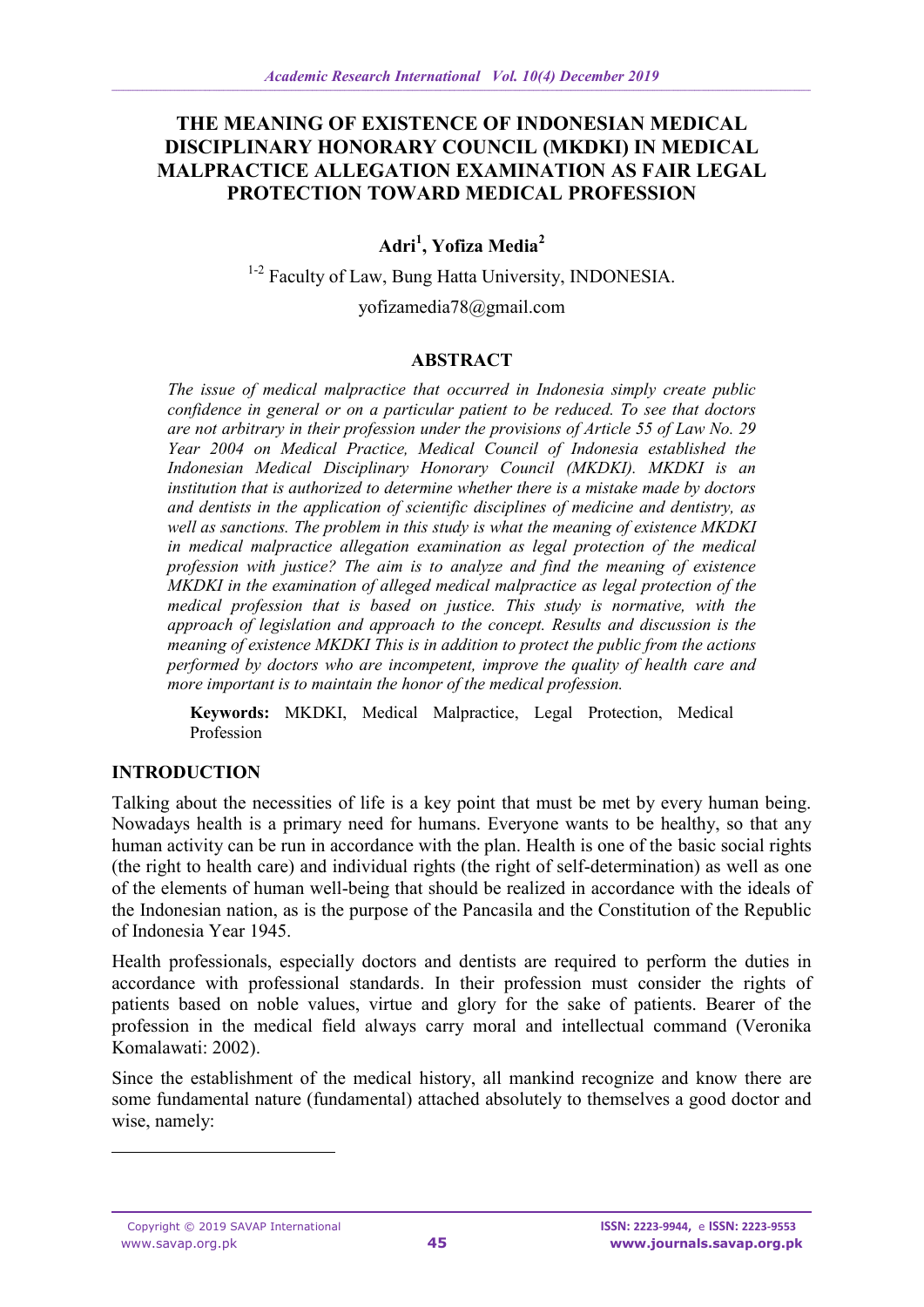- 1. Godliness
- 2. Purity of Intention
- 3. Magnanimity
- 4. Modesty
- 5. Seriousness of Work
- 6. Scientific Integrity and Social
- 7. Undoubted Collegiality

Medical ethics naturally be based on the norms of conduct which govern human relations in general, and owned by its principles in the philosophy of society are accepted and developed continuously (As'ad Really: 2014). In Indonesia, the Pancasila principles are equally recognized as an ideal basis and the Constitution of the Republic of Indonesia Year 1945 as a structural base. Based on the foregoing, it is as a tangible sincerity and nobility of medical science doctors professionally Indonesia joined the Indonesian Doctors Association, hereinafter referred to IDI, or functionally bound in oeganisasi field services, education, and health and medical research. Doctors providing health care to patients should be according to the standard of the profession, but as a human being a doctor does not escape from one or blunder which in medical terms is going on medical malpractice.

To provide protection of the public or the recipients of healthcare services and improve the quality of health services from doctors and dentists established Indonesian Medical Council hereinafter abbreviated as IMC. IMC is an autonomous body, non-structural and is independent, responsible to the President of the Republic of Indonesia. IMC was established in Indonesia on April 29, 2005 in Jakarta. According to Article 55 of the Law of the Republic of Indonesia Number 29 Year 2004 regarding Medical Practice states:

- 1. To enforce discipline doctors and dentists in the administration of medical practice, formed the Indonesian Medical Disciplinary Honorary Council.
- 2. Indonesian Medical Disciplinary Honorary Council is an autonomous institution of the Indonesian Medical Council.
- 3. Indonesian Medical Disciplinary Honorary Council in carrying out its duties independent.

Honorary Council of Indonesian Medical Disciplinary hereinafter abbreviated MKDKI is the authorized agency to determine whether there is a mistake made doctors and dentists in the application of scientific disciplines of medicine and dentistry, and establish penalties. This medical discipline enforcement purpose is to provide protection to the public, maintain service quality of doctors and dentists, as well as to preserve the honor of the profession. MKDKI accountable to the Indonesian Medical Council. MKDKI located in the capital city of the Republic of Indonesia. MKDKI at the provincial level may be established by the Indonesian Medical Council on the proposal MKDKI. MKDKI leadership consists of a chairman, a deputy chairman and a secretary. MKDKI members designated by the minister on the proposal of professional organizations.

# **RESEARCH OBJECTIVE**

The purpose of this study was to analyze and find the meaning of existence MKDKI in the examination of alleged medical malpractice as legal protection of the medical profession that is based on justice.

# **RESEARCH METHOD**

This research is a normative law approach of legislation and conceptual approaches.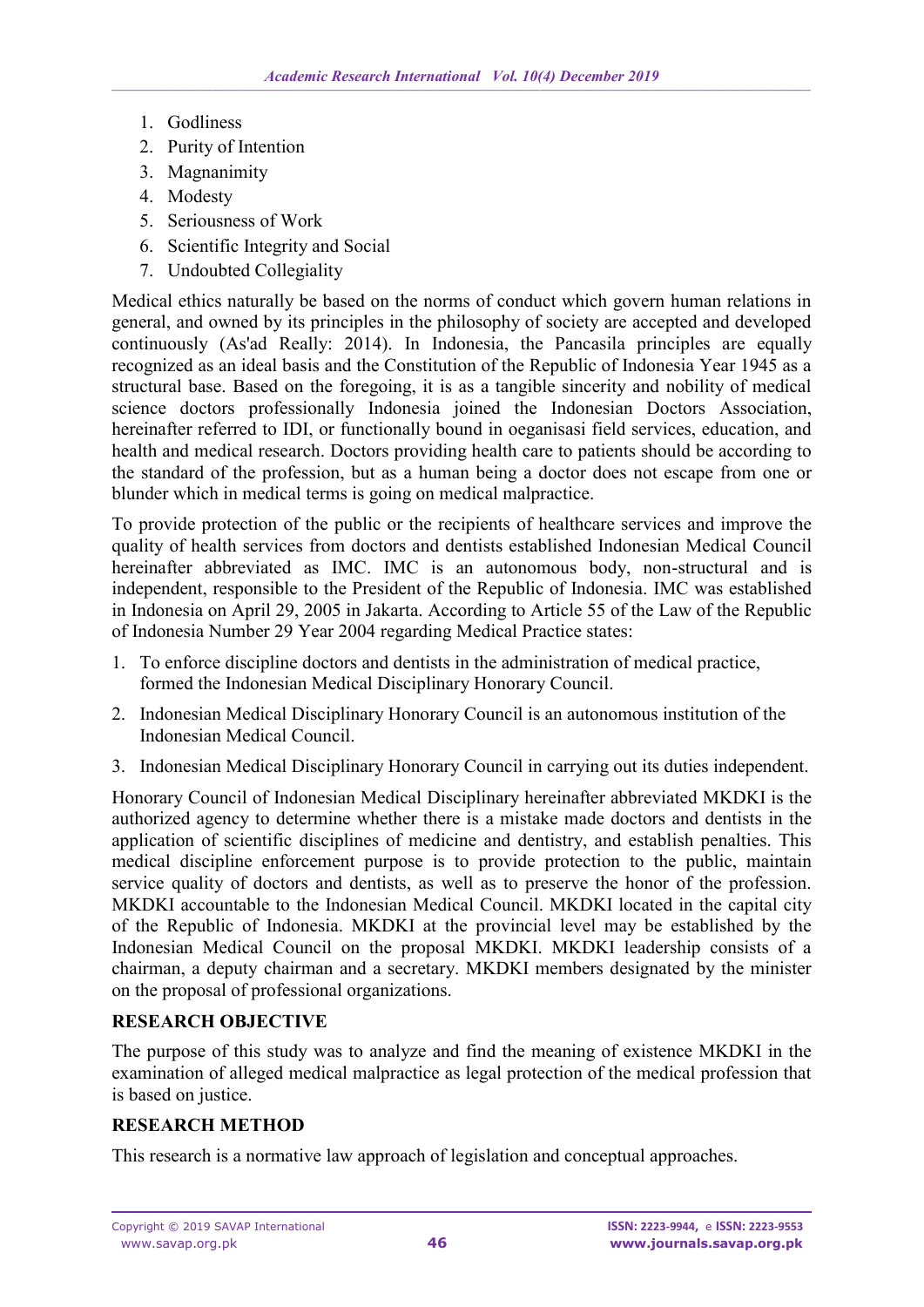Prescriptive legal analysis done analytically and systematically. In analyzing this problem the author uses the theory of legal protection.

### **RESULTS AND DISCUSSION**

### **1. The Meaning of Existence of Indonesian Medical Disciplinary Honorary Council**

Everyone has the right to access health services safe, quality, and affordable. This statement was reinforced by Article 5 Paragraph (2) of the Law of Health. Under these provisions, the state represented by the government, are required to guarantee safe access to health services, quality, and affordable to all Indonesian citizens in order to improve social welfare. Various government efforts that have been made to ensure the availability of access to health services for citizens is to provide facilities and infrastructure in the health sector.

It is also accompanied by the availability of various relevant legal instrument of health services. Availability of this legal instrument intended to provide protection for every citizen who consume health care services provided by doctors and hospitals. Availability of this legal instrument has been recognized by the government in order to provide certainty and legal protection for every citizen who consume health care services being offered (as a patient). Various legal instruments have been set up to accommodate them.

In addition to the availability of a variety of legal instruments, the organization of health services certainly can not be done just like that. In this case required the agency / regulatory agencies representing the government in the implementation of health care for every citizen. Establishment of bodies / supervisory agencies aim to ensure that the health service delivery in accordance with applicable law and in order to improve the quality of health services from doctors and hospitals. Various agencies / regulatory agencies has been set up by the government to achieve this goal, among them is the Indonesian Medical Council (IMC), the Indonesian Doctors Association (IDI), Indonesian Medical Disciplinary Honorary Council (MKDKI), and the Honorary Council of Medical Ethics (MKEK).

MKDKI as one of the institutions established by the oversight of the implementation of health care established by mandate contained in the Medical Practice Act with a view to enforcing professional discipline doctors and dentists in Indonesia. Enforcement of discipline is an act of enforcement of rules and / or provisions of the application of science in the administration of medical practice that must be obeyed and followed by doctors and dentists. Under the existing legal provisions, clearly stated that MKDKI is an autonomous institution of IMC independent. It has a meaning that MKDKI in carrying out its duties and authorities can not be influenced by anyone. MKDKI has a very important role in the enforcement of professional disciplines doctors and dentists in Indonesia.

Disciplining doctors and dentists were performed by MKDKI aims to protect the public from the actions performed by a doctor or dentist who is not competent, as well as to improve the quality of health services and maintain the honor of the profession of medicine and dentistry. Based on the analysis author, it can be seen that in relation to disciplinary profession of doctor and dentist are MKDKI authority, whereas for ethical violations doctors and dentists is under the authority of the Honorary Council of Medical Ethics (MKEK). Both institutions are interrelated because of a breach of professional conduct may be subject to disciplinary sanctions profession. Some examples of violations of medical ethics are: imposition of the discharge, rejection patient terminal condition, waiver of informed consent, waiver of medical records, hold-restrain the patient / not immediately refer, justifies medical action that should not be (eg abortion), do not disclose medical error, disregard professional responsibilities, prescribing irresponsible, sexually deviant behavior, academic fraud, advertising themselves, and so on.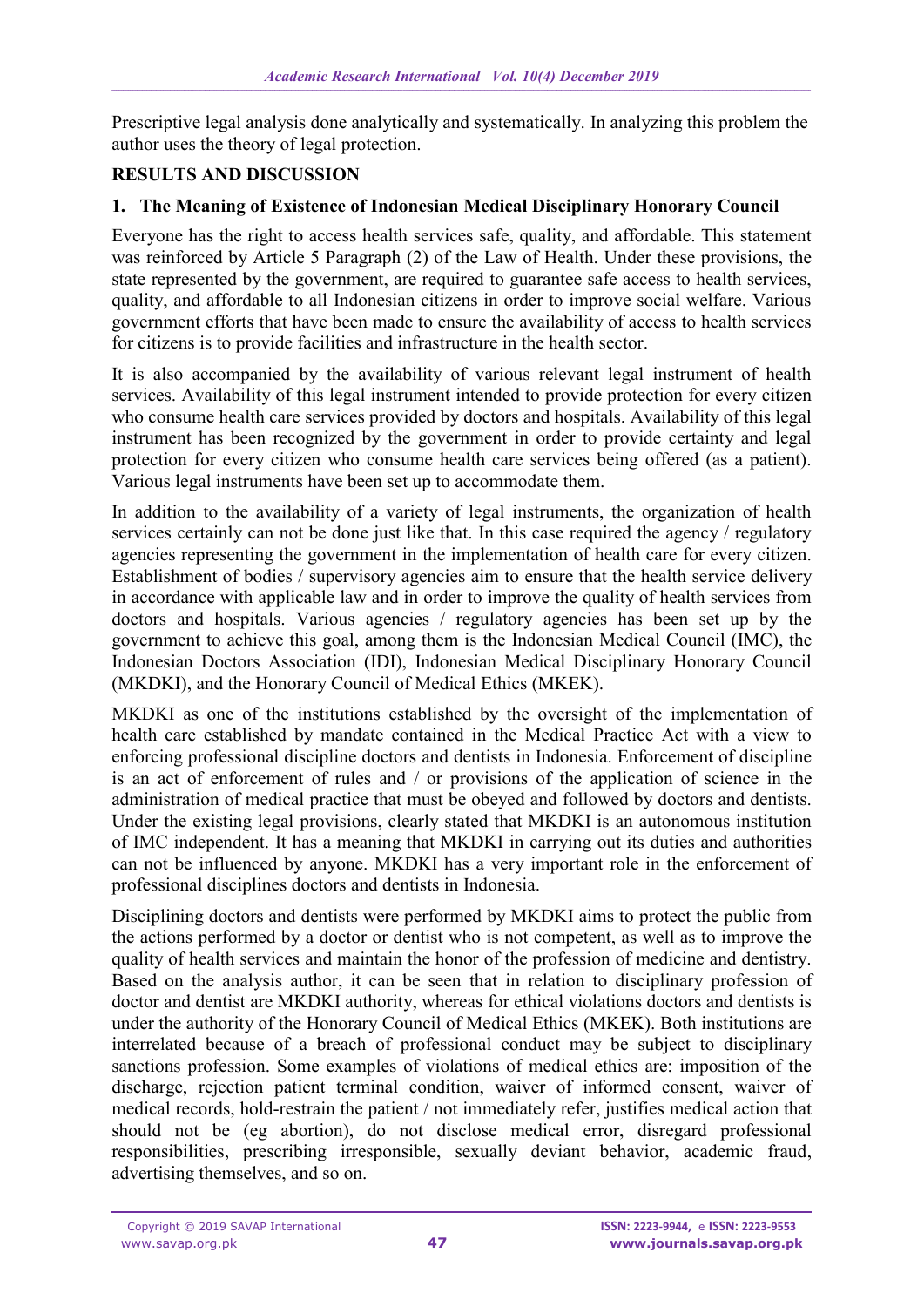Enforcement of discipline committed by MKDKI based on the provisions of Article 55-70 of the Medical Practice Act. More detailed arrangements regarding the enforcement of discipline by MKDKI published in the Indonesian Medical Council Regulation No. 3 of 2011 on the Organization and Work Procedure MKDKI and MKDKI-P. Enforcement of professional disciplines doctors and dentists were performed by MKDKI certainly do not without a guide / reference. Guidelines / references used MKDKI is the Indonesian Medical Council Decree No. 17 / IMC / KEP / VIII / 2006 on the Medical Profession Disciplinary Enforcement Guidelines, which are then replaced with Indonesian Medical Council Regulation No. 4 of 2011 on Professional Discipline Doctors and Dentists. There are at least 28 (twenty eight) types of violation of professional disciplines doctors and dentists which is stipulated in the Indonesian Medical Council No. 4 of 2011.

According to the provisions of Article 66 of Law Practice of Medicine and Article 3 of Regulation of Medical Council of Indonesia Number 3 of 2011, in the framework of the enforcement of professional disciplines doctors and dentists, MKDKI have a duty to receive complaints, examine and decide cases of alleged violations of professional disciplines doctors and dentists. Complaints submitted may come from individuals and corporations (legal entities) are aware of the alleged breach of discipline doctors and dentists in a medical practice, or who feel that their interests harmed by the actions of doctors and dentists are in conducting medical practice (both in writing and / or oral). Concerning the procedures for handling cases of alleged violations of professional disciplines doctors and dentists were performed by MKDKI subject to the Indonesian Medical Council Regulation No. 16 / IMC / PER / VIII / 2006. In 2011, this regulation was replaced by Regulation Indonesian Medical Council No. 2 of 2011, before finally in 2014 this regulation was replaced for the second time Regulation Medical Council of Indonesia Number 20 Year 2014 on Procedures for Handling Cases of Alleged Violation of Discipline Doctors and Dentists. Described in the Indonesian Medical Council Regulation No. 20 of 2014, that there are several stages in the handling of cases of alleged violations of professional disciplines doctors and dentists, namely;

# **1. Stage submission of complaints.**

Submission of complaints (both orally and in writing) to MKDKI / MKDKI-P by the person / legal entity aware of any alleged breach of discipline doctors and dentists in a medical practice or who feel that their interests harmed by the actions of doctors and dentists are in conducting medical practice ,

#### **2. During the preliminary investigation.**

Assembly conduct initial inspection in order to determine acceptable or not on a complaint.

### **3. Discipline inspection stage.**

If complaints are received by MKDKI / MKDKI-P will be performed by the discipline inspection Assembly Disciplinary Inspector. In this phase of the investigation will be conducted to collect information and evidence relating to the events complained of.

#### **4. Phase disciplinary hearing.**

At this stage it will be proof of the events complained of.

# **5. Phase publication Discipline Examining Assembly's decision.**

At this stage the Examiner Disciplinary Council will decide whether or not a professional discipline violations committed by a doctor or dentist who complained of, and sanctions.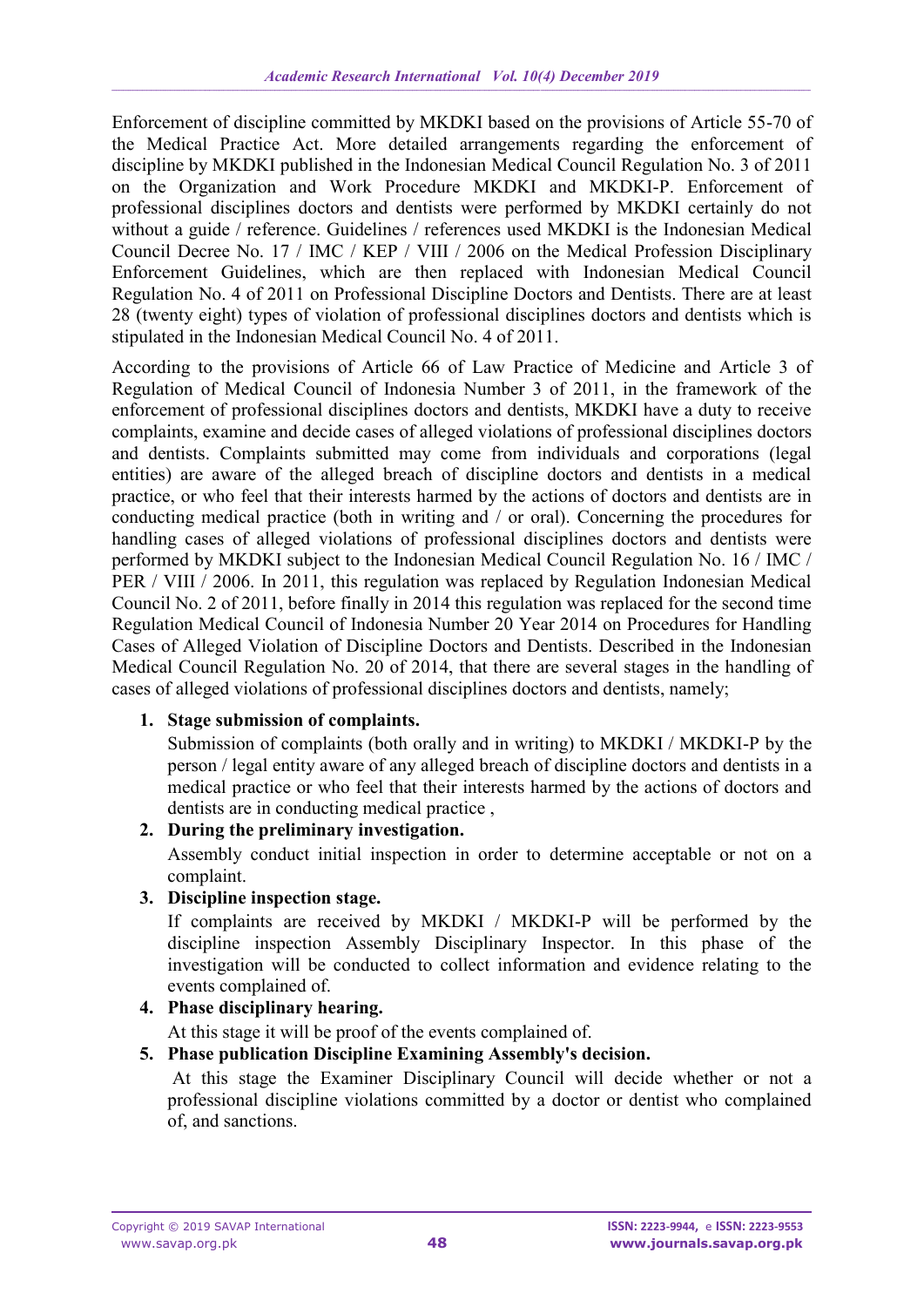### **6. Phase filing an objection.**

Teradu given 30 (thirty) days to file an objection against the decision of the Disciplinary Panel of Examiner.

# **7. Phase publication MKDKI decision.**

Examining Assembly decision Discipline discipline inspection results against alleged violations of professional disciplines doctors and dentists who complained then set as MKDKI decision.

### **8. The implementation stage MKDKI decision.**

MKDKI decision which establishes disciplinary sanctions against teradu submitted to IMC to be implemented. Within 7 (seven) days, IMC shall issue a decision on the Implementation of Decision MKDKI IMC.

Based on the various provisions of the acquired (either statute or regulation Indonesian Medical Council), it is clearly stated that the competent authorities MKDKI is to decide whether there is any violation of professional disciplines doctors and dentists, as well as determining sanctions for violations. The decision regarding whether or not a violation of professional disciplines doctors and dentists, and penalties given to the physicians, contained in a letter MKDKI decision. Described in Article 5 letter i Medical Council Regulation No. 3 of 2011, that one of the authority held by MKDKI is to implement the decision as authority MKDKI MKDKI. But in its implementation, MKDKI can not implement the decision which contains sanctions against a doctor or dentist who otherwise have violated professional disciplines doctors and dentists. MKDKI decision containing such sanctions must be reported to the IMC to obtain the determination of execution. Set out in Article 64 Paragraph (1) of the Medical Council of Indonesia Number 20 Year 2014 on Procedures for Handling Cases of Alleged Violation of Discipline Doctors and Dentists that the Indonesian Medical Council issued decisions Indonesian Medical Council of pelaksaaan decision MKDKI within a period of 7 (seven) working days after receipt of excerpts MKDKI decision and the decision of the Indonesian Medical Council signed by the Chairman of the Indonesian Medical Council or the Chairman of the Indonesian Medical Council teradu Dental corresponding scientific fields.

Meaning MKDKI establishment is in addition to providing protection for patients who suffer a loss both physically and materially also provide legal protection doctors themselves. It originated from the rampant cases of alleged malpractice by doctors or dentists. In addition to the doctor or dentist that malpractice could also just tersanggung problem of discipline violations.

Breach of discipline doctors and dentists are violations of the rules and / or provisions penerapann pelaksaaan science with medical practices to be followed by doctors and dentists. The practice of medicine is a series of activities carried out by doctors and dentists to patients in implementing health efforts. Doctors and dentists are doctors, specialists, dentists, pharmacists and dentists spesialias graduates of medical and dental pendididikan both within and outside the country which is recognized by the Government of the Republic of Indonesia in accordance with the legislation.

# 2. **Binding Strength Every Decision From MKDKI**

MKDKI an autonomous institution established by the Indonesian Medical Council, which performs its tasks are independent. MKDKI focus only on the disciplinary action to the doctor who proved to have committed a breach of discipline in the field of medicine (Eka Jullianta W: 2012). MKDKI as a state institution with the authority to determine whether or not the mistakes made by doctors in the application of medical disciplines or dentistry.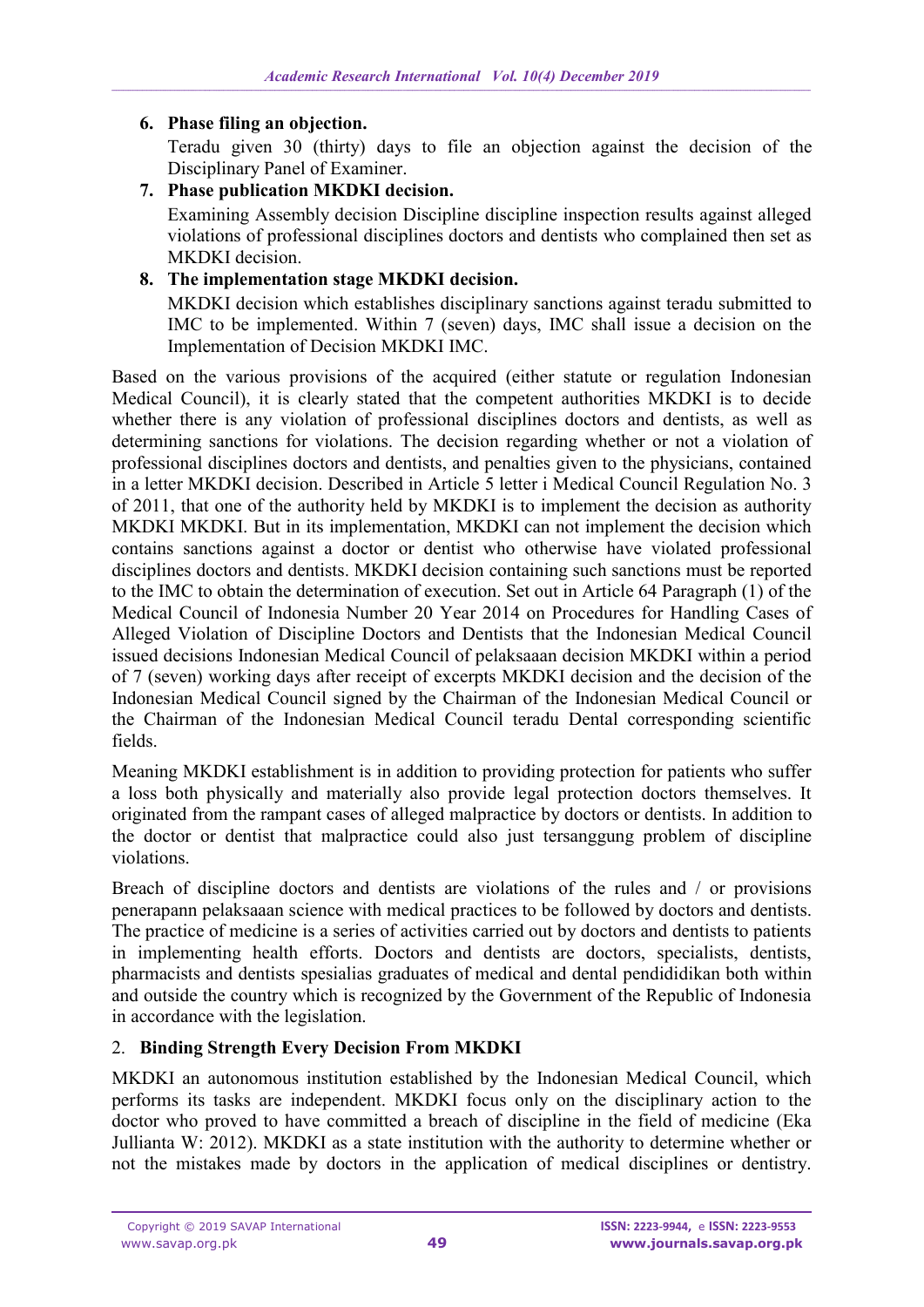Breach of discipline is defined as a violation of the rules and / or provisions in the application of medical disciplines or dentistry, such practice by incompetent; do not perform their professional duties and responsibilities well (in this case did not reach the standards in medical practice); and behave reprehensible that undermine the dignity and honor of their profession.

Under the terms of Article 62 of the Indonesian Medical Council Regulation (hereinafter referred to as Regulation KKI) No. 32 of 2015 on the Procedures for Handling Cases Alleged Violation of Discipline Doctors and Dentists which states:

- a. MKDKI decision is a decision in the field of professional discipline Physicians and Dentists.
- b. MKDKI decision referred to in paragraph 1 is not a decision on the field of law and therefore cannot be interpreted any violation and / or errors in the field of law.
- c. Decision MKDKI formulation also contains the words referred to in paragraph 1 and paragraph 2.

In medical negligence action, the major concern is the "cause" of the impact namely, negligence in the medical profession. At the IMC Regulation, clearly states that MKDKI Decision does not concern the field of law and therefore can not be interpreted violation or an error in law.

According to the analysis of authors Regulation of IMC is contrary if viewed in the Constitutional Court Decision No. 14 / PUU-XII / 2014, which in its legal considerations make the medicine, in particular the code of conduct and discipline of medicine as one of the references in the investigation, investigation, prosecution and examination trial. In terms of the evidence pursuant to Act No. 8 of 1981 on the Law of Criminal Procedure, (hereinafter referred to as the Criminal Procedure Code), one type of evidence valid under Article 184 paragraph 1 of the Criminal Code that interest is documentary evidence in Article 184 paragraph (1) letter c, in particular on the type of documentary evidence Article 187 letter b of the Criminal Procedure Code. Evidence is everything that has to do with an act, which by means of such evidence, it can be used as evidentiary material in order to cause the judge's conviction of the correctness of the existence of a criminal offense has been committed by the defendant. According to Article 184 Paragraph (1) Criminal Procedure Code which included evidence is:

- a. The witness testimony
- b. expert testimony
- c. Letter
- d. hint
- e. Description defendant

Proof is one of the most important parts in the process of examination of a criminal case. Proof as a central point dalamproses fair law (due process of law), which is essentially a synergy with the purpose of criminal procedural law. The purpose of criminal procedural law in essence seeking the truth. The law enforcement officials from the police, prosecutors, to judges in investigate, prosecute and adjudicate cases should always be based on truth, must be based on a hat-things that actually happened (R. Susilo: 1982).

The judge in the verdict sentencing (veroordeling) if the acts of which the accused defendant legally and convincingly proven that based on a minimum of two items of evidence as mandated by Article 183 Criminal Procedure Code. Furthermore, the provision of the evidence referred to in Article 183 of the Criminal Procedure Code a limited manner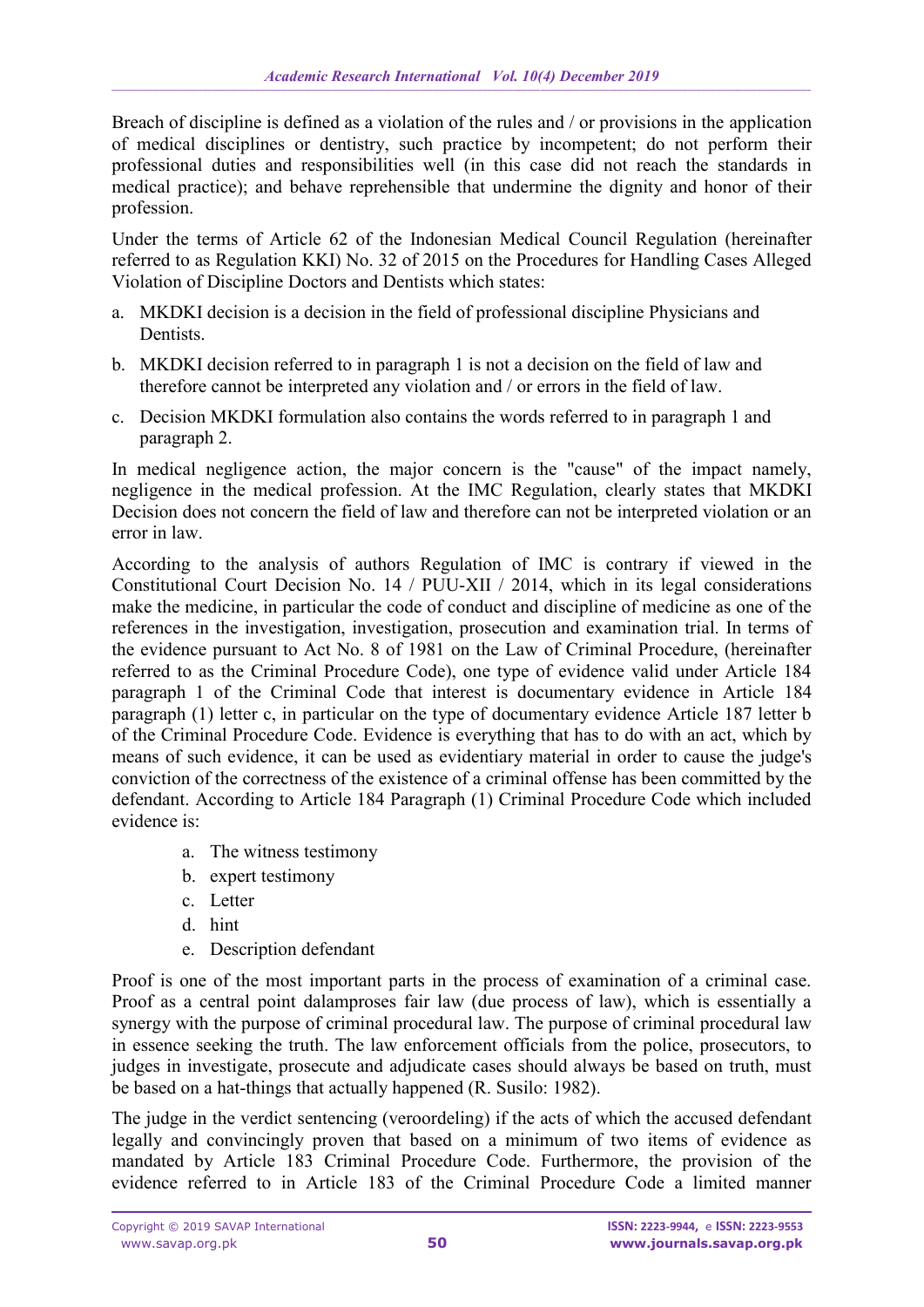provided by Article 184 paragraph 1 of the Criminal Code: witness testimony, expert testimony, letters, instructions, and the testimony of the defendant. Judging on the provisions of Article 183 Criminal Procedure Code can be understood that two valid evidence as stipulated in Article 184 paragraph 1 of the Criminal Code is not enough for the judge to convict the person, but from the evidence that these illegal judges also need to obtain a conviction, that an act criminal actually happened, and that the defendant was guilty of the criminal offense.

According to the author analyzes MKDKI decision as Evidence According to Article 184 Criminal Procedure Code. Notch medical discipline is in between ethics and the law, and there in certain parts overlapping. Specific part that overlaps due to what are considered acts that violate the discipline also have violated the ethics field and may also violate the law. All depends on the case. If the breach of discipline was closer to the field of ethics, because it involves the moral and mental development so it is not directly exposed to the field of law. But to involve the legal field, remains to be seen how far and how severe nature of the omission. If entering the realm of criminal law, there must be a gross negligence (culpa lata). As for entering the realm of civil law, there must be financial damages of all of which must be proven by the plaintiff.

Referring to the Minutes of the session of the Constitutional Court Case Number 4 / PUU-V / 2007, J. Guwandi professional disciplines doctors suggested that a new thing in Indonesia, the professional disciplines doctors were among the medical ethics and law. Professional disciplines doctors have the weight of the offense and there is also lightweight. He gave a clearer picture, the picture given yellow ethics law while it is blue, yellow and blue if it is mixed it will be green, that is referred to as a professional discipline doctors. It also depends on the nuances of color, if an older blue green will leak out the older and the infraction is considered heavy

In connection with the Decision MKDKI that will be associated with evidence in criminal procedural law, it should be examined forms of violations of medical discipline set out in the Regulation of Indonesian Medical Council No. 4 of 2011 on Discipline Professional Doctor and Dentist Article 3 paragraph (2) regarding the types of violations of discipline which consists of 28 forms. To Article 3 (2) of Regulation IMC No. 4 of 2011 regarding the forms of violation of discipline by R. Sjamsuhidajat who is an expert of the Petitioners in the petition Article 66 paragraph 3 of Law No. 29 of 2004 regarding Medical Practice of the Constitution of Republic of Indonesia Year 1945 as contained in Constitutional Court Decision No. 14 / PUU-XII / 2014. He noted that a breach of discipline professional doctors and dentists are regulated in Regulation IMC No. 4 of 2011 is taken and compiled from the criminal provisions in the Criminal Code, the Law on Medical Practice, Health Law, Code of Ethics, as well as other habits accepted by the medical profession and medical tooth.

Associated with the views expressed by the Sjamsuhidajat R., compared with provisions of violation of discipline, there is a substance that is similar to the criminal provisions in the Criminal Code, the Medical Practice Law, Health Law, the Law of Health and the Narcotics Act , Law On Higher Education and the Code of Medical Ethics Indonesia. Based on this comparison, of the 28 types of violations medical discipline set out in the Regulation IMC No. 4 of 2011, there are at least 17 types of violations medical discipline which is substantially contained also the criminal provisions of the Legislation and codes of conduct on KODEKI (Code of Medical Ethics Indonesia). Judging by the articles Abuse medical discipline, it can be concluded that any medical action that violates the provisions of the law in the legislation that result in losses related to the medical profession, including into the breach medical discipline, but violates medical discipline does not necessarily break the law,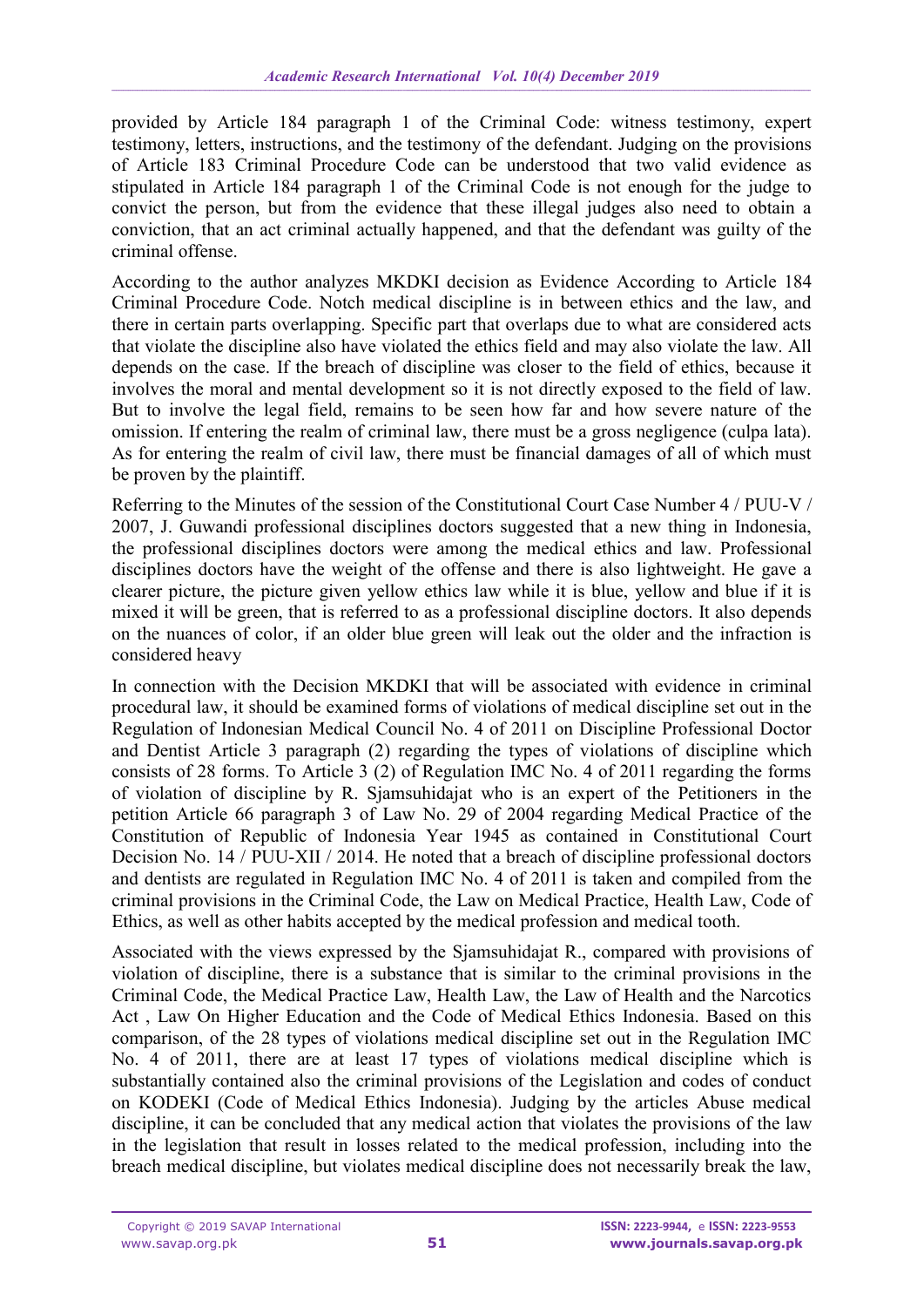because it may be the only medical discipline violations intersect with violation of medical ethics.

Then with regard to the consideration of the Constitutional Court in Constitutional Court Decision No. 14 / PUU-XII / 2014 held that medical discipline as the standardization of scientific must be performed by a physician in performing medical action, which is why medical discipline as a filter to qualify the actions of doctors who commit violations criminal and / or give rise to civil damages. If it is associated with IMC Regulation Number 32 of 2015, Article 62 paragraph 2, which states "MKDKI decision referred to in paragraph 1 is not a decision on the field of law and therefore can not be interpreted any violation and / or an error in law.

Expressly in Article 62 paragraph (2) of the decision MKDKI not related to the field of law and therefore can not be interpreted any violation and / or errors in the legal field. Examining the phrase can not be interpreted violation in the field of law as stated, if associated with other forms of disciplinary offenses contained in Article 3 (2) of Regulation IMC No. 4 of 2011, which has a relationship with the legal provisions are scattered on Legislation mentioned earlier, it looks a mismatch, it is inferred from the opinions expressed by R. Sjamsuhidayat which states that the forms of disciplinary offenses set out in the IMC regulation is a provision taken and compiled from the criminal provisions in the criminal Code, the Law on Medical Practice, Health Law , Code of Medical Ethics Indonesia and kebiasaankebiasaan in the medical and dental professions. In this case, the author without intending to "generalize" that every ruling MKDKI stating the doctor guilty of disciplinary offenses medicine as a form of violation of law, due to enter into the realm of criminal law remains to be seen how far and how severe nature that omission ( gross negligence / culpa lata) and would need to be reviewed on a verdict MKDKI, whether this is a violation of medical discipline was violated by the doctor stated also on the criminal provisions set out in the law and also whether the losses experienced by the patient goes into a loss in the realm of provisions the criminal.

Regarding the phrase "can not be interpreted any error in law" mentioned in Article 62 paragraph 2 of Regulation IMC No. 32 of 2015, when linked with the notion of error in psychological terms (intent or negligence), it means a breach of medical discipline (whether it Similarly to the provisions set forth criminal or not) performed by physicians in providing medical action to the patient there are any intentional or negligence within the doctor. Despite the omission medical action required is gross negligence (culpa lata) at least the in the presence of disciplinary violations medicine (particularly against a violation of medical discipline as stated also in the criminal provisions), which has been evidenced by the issuance of Decision MKDKI related to it, then it should be identified the existence of an omission in the field of criminal law.

Then in the second phrase is if it is linked to the meaning of the evidence in the criminal procedure code which means "as everything that has to do with an act, which by means of such evidence, it can be used as material evidence in order to cause the judge's conviction of the correctness of their a crime that has been committed by the defendant ". Article 62 paragraph 2 of Regulation IMC No. 32 of 2015 implies that the decision MKDKI, either decide a doctor guilty of a breach of discipline of medicine and doctors who are not guilty of a breach of discipline of medicine, can not be used as evidence, particularly for proving negligence medical action. In fact, if examined regarding infringement medical discipline that consists of 28 forms with an emphasis on cause a breach associated with the consideration of the law in Constitutional Court Decision No. 14 / PUU-XII / 2014 suggests that medical discipline is scientific standardization that must be done by a doctor to perform medical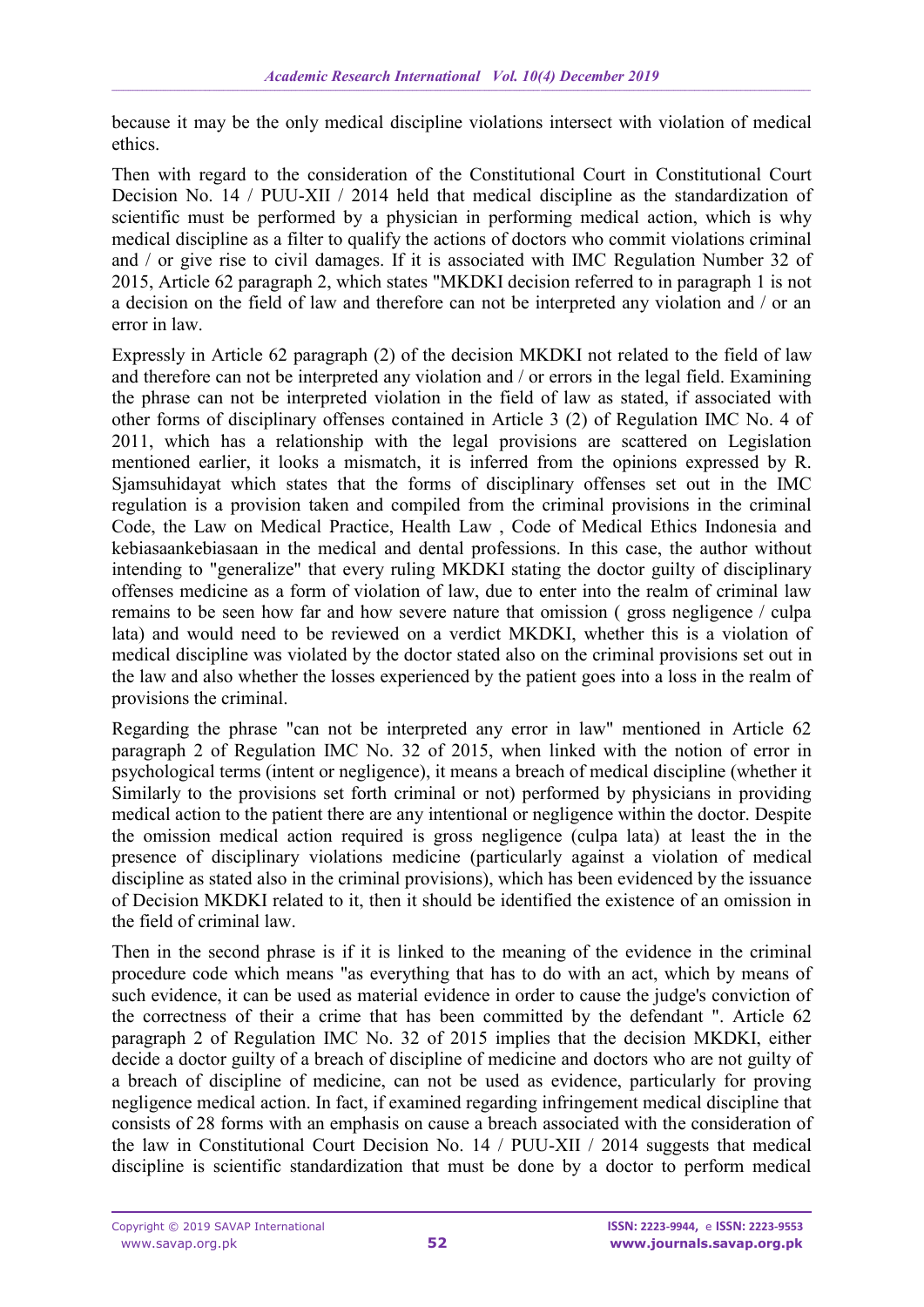action that will be done to the patient. When viewed theoretically through the theory of causation, namely Theory adéquat (Didik Hendro P: 2009) proposed by J. von Kries, which in this theory is the origination of an event which in general terms in the normal course of events that may or capable of consequences or the incident. According to von Kries, factors worthy to be called the cause of anything events that happened was just the circumstances that are known by a person the perpetrator at the time of these actors perform actions that could lead to something a certain result (PAF Lamintang: 2013) Moeljatno quotes view D. Simons regarding adequate causal theory, argues that the origination is each behavior according to the general lines of human experience should be held recognize the possibility that because of the behavior itself can be caused by (Moeljatno: 2008).

If the theory of adequate were connected with a medical discipline that is a standardization of science to be done by the physician in performing medical action to the patient, the doctor who had been made by MKDKI guilty of disciplinary violations medicine that the doctor had been wrong to apply their knowledge in the field of medicine in providing medical action to the patient and if for medical actions resulted in harm to patients, the medical discipline violations is wherefores of the losses suffered by the patient. Attributed to negligence medical action, because it belongs to the realm of law (especially criminal law) then to be seen whether there is gross negligence / culpa lata has been done by a doctor in a medical action that is administered to the patient as well as the loss suffered by a patient including into losses listed in the criminal provisions. If the examination of medical discipline that is found some violations of discipline by weight and the shape of disciplinary offenses are also contained in the penal provisions as well as meet the cost in terms of criminal law (for example, severely injured, disabled, even to death) would not it be identified as their gross negligence / culpa lata performed by a doctor, so that it has also entered the realm of criminal law.

In criminal law, a person's fault or negligence is measured by whether the offender was able to be responsible, that is, if his actions were determined by three (3) factors, namely:

- 1. The state of mind of the criminal.
- 2. Their inner relationship between the perpetrators of such offenses by the act of doing, which can be: intentional (dolus) or negligence / negligence (culpa).
- 3. The absence of an excuse.

If that is associated with the presence or absence of proof about 3 (three) of these factors on the perpetrators of a crime, then the offender will be punished if the offense can be proved by evidence under Section 184 Criminal Procedure Code. In terms of evidence under Section 184 Criminal Procedure Code, Decision MKDKI can be used as evidence in a letter to it under Article 184 Criminal Procedure Code. According to the provisions of Article 187 of the Criminal Procedure Code, the letter can be considered as valid evidence according to the law is a letter made on oath or letter confirmed by oath (M. Yahya Harahap: 2009).

Referring to the form of the written evidence in Article 187 of the Criminal Procedure Code, Decision MKDKI most appropriate into the form of a letter such as the Article 187 letter b of "The letter made under the terms of legislation or letters made by officials of the things included in hairdressing like which it is responsible and which is intended for proving something or something state ". Elucidation of Article 187 b of the Criminal Code as follows is the letter that was made by officials, including the letter issued by a tribunal competent to it.